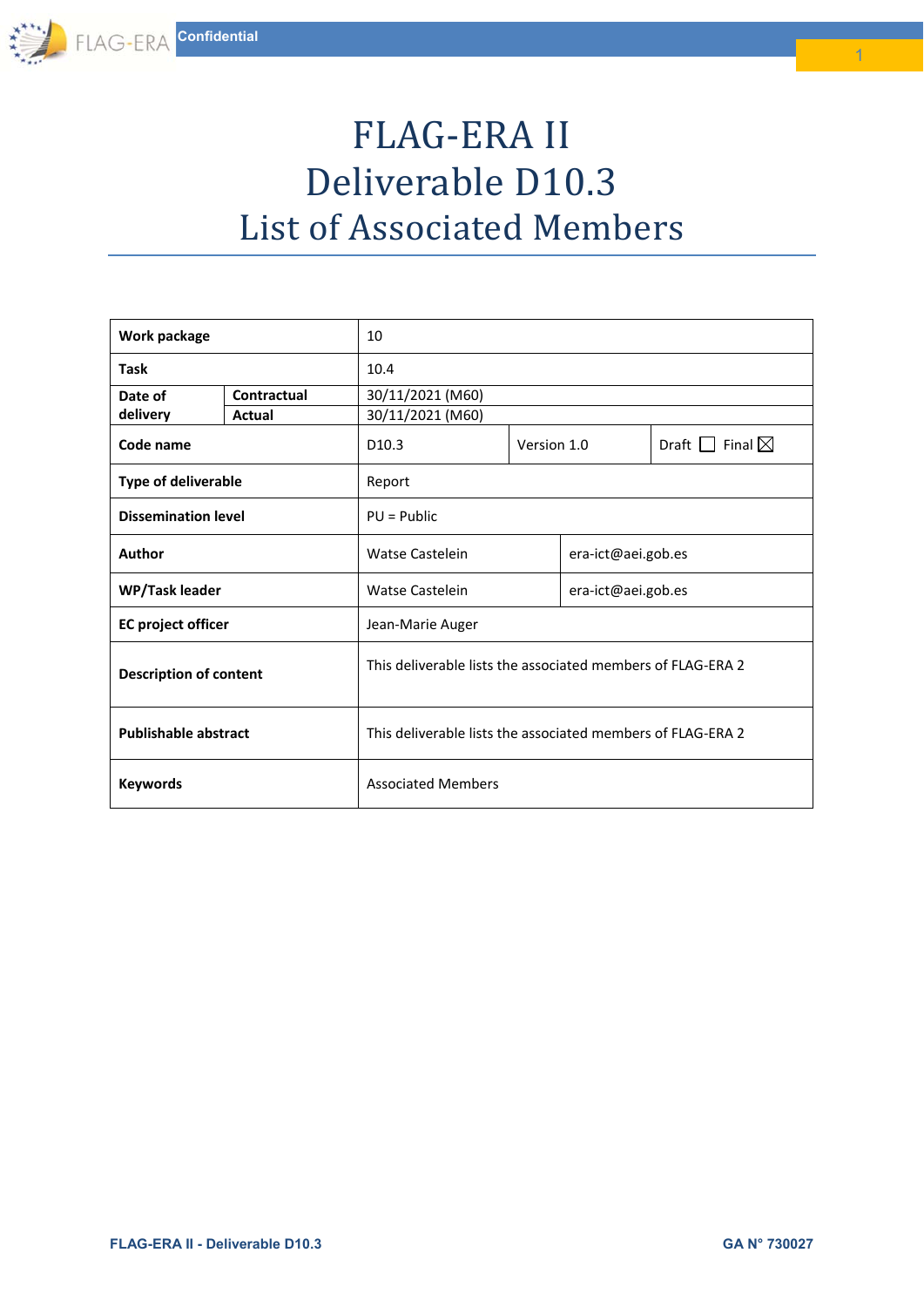

## **List of Associated members**

| code      | <b>Country Country</b> | <b>Name</b>      | <b>FLAG-ERA II</b> |
|-----------|------------------------|------------------|--------------------|
| <b>FR</b> | France                 | <b>MENESR</b>    | Associate          |
| <b>CH</b> | Switzerland            | <b>EAER</b>      | Associate          |
| <b>CH</b> | Switzerland            | <b>ETH Board</b> | Associate          |
| EE        | Estonia                | ETAg             | Associate          |
| IE        | Ireland                | ΕI               | Associate          |
| IL        | Israel                 | MATIMOP-ISERD    | Associate          |
| <b>RO</b> | Romania                | <b>ANCSI</b>     | Associate          |
| <b>CH</b> | Switzerland            | <b>SNSF</b>      | Associate          |
| DE        | Germany                | <b>BMBF</b>      | Associate          |
| DE        | Germany                | BMBF / Jülich    | Associate          |
| FI.       | Finland                | AKA              | Associate          |
| <b>FR</b> | France                 | <b>INCa</b>      | Associate          |
| <b>HR</b> | Croatia                | <b>MZO</b>       | Associate          |
| IL.       | Israel                 | <b>CHE</b>       | Associate          |
| LU        | Luxemburg              | <b>FNR</b>       | Associate          |
| <b>NO</b> | Norway                 | <b>RCN</b>       | Associate          |
| PL.       | Poland                 | <b>NCN</b>       | Associate          |
| SK        | Slovakia               | <b>MINEDU</b>    | Associate          |